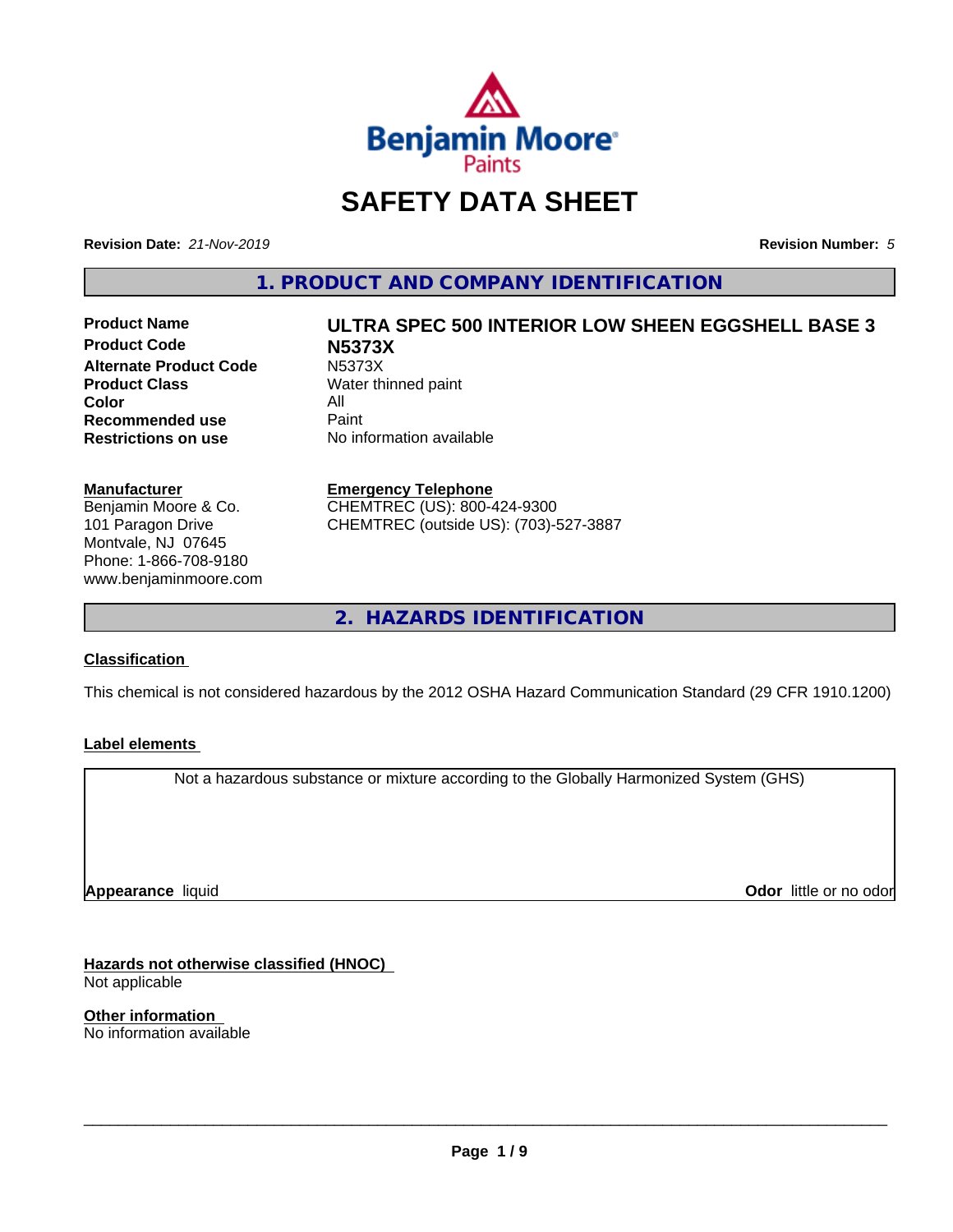### **3. COMPOSITION INFORMATION ON COMPONENTS**

| Chemical name     | <b>CAS No.</b> | Weight-%  |
|-------------------|----------------|-----------|
| Limestone         | 1317-65-3      | $10 - 15$ |
| Nepheline svenite | 37244-96-5     | $5 - 10$  |
| Titanium dioxide  | 13463-67-7     | - 5       |
| Kaolin, calcined  | 92704-41-1     | - 5       |

|                                                  | 4. FIRST AID MEASURES                                                                                    |
|--------------------------------------------------|----------------------------------------------------------------------------------------------------------|
| <b>General Advice</b>                            | No hazards which require special first aid measures.                                                     |
| <b>Eye Contact</b>                               | Rinse thoroughly with plenty of water for at least 15 minutes and consult a<br>physician.                |
| <b>Skin Contact</b>                              | Wash off immediately with soap and plenty of water while removing all<br>contaminated clothes and shoes. |
| <b>Inhalation</b>                                | Move to fresh air. If symptoms persist, call a physician.                                                |
| Ingestion                                        | Clean mouth with water and afterwards drink plenty of water. Consult a physician<br>if necessary.        |
| <b>Most Important</b><br><b>Symptoms/Effects</b> | None known.                                                                                              |
| <b>Notes To Physician</b>                        | Treat symptomatically.                                                                                   |

**5. FIRE-FIGHTING MEASURES**

| <b>Suitable Extinguishing Media</b>                                              | Use extinguishing measures that are appropriate to local<br>circumstances and the surrounding environment.                                   |
|----------------------------------------------------------------------------------|----------------------------------------------------------------------------------------------------------------------------------------------|
| Protective equipment and precautions for firefighters                            | As in any fire, wear self-contained breathing apparatus<br>pressure-demand, MSHA/NIOSH (approved or equivalent)<br>and full protective gear. |
| <b>Specific Hazards Arising From The Chemical</b>                                | Closed containers may rupture if exposed to fire or<br>extreme heat.                                                                         |
| Sensitivity to mechanical impact                                                 | No.                                                                                                                                          |
| Sensitivity to static discharge                                                  | No.                                                                                                                                          |
| <b>Flash Point Data</b><br>Flash point (°F)<br>Flash Point (°C)<br><b>Method</b> | Not applicable<br>Not applicable<br>Not applicable                                                                                           |
| <b>Flammability Limits In Air</b>                                                |                                                                                                                                              |
| Lower flammability limit:                                                        | Not applicable                                                                                                                               |
|                                                                                  |                                                                                                                                              |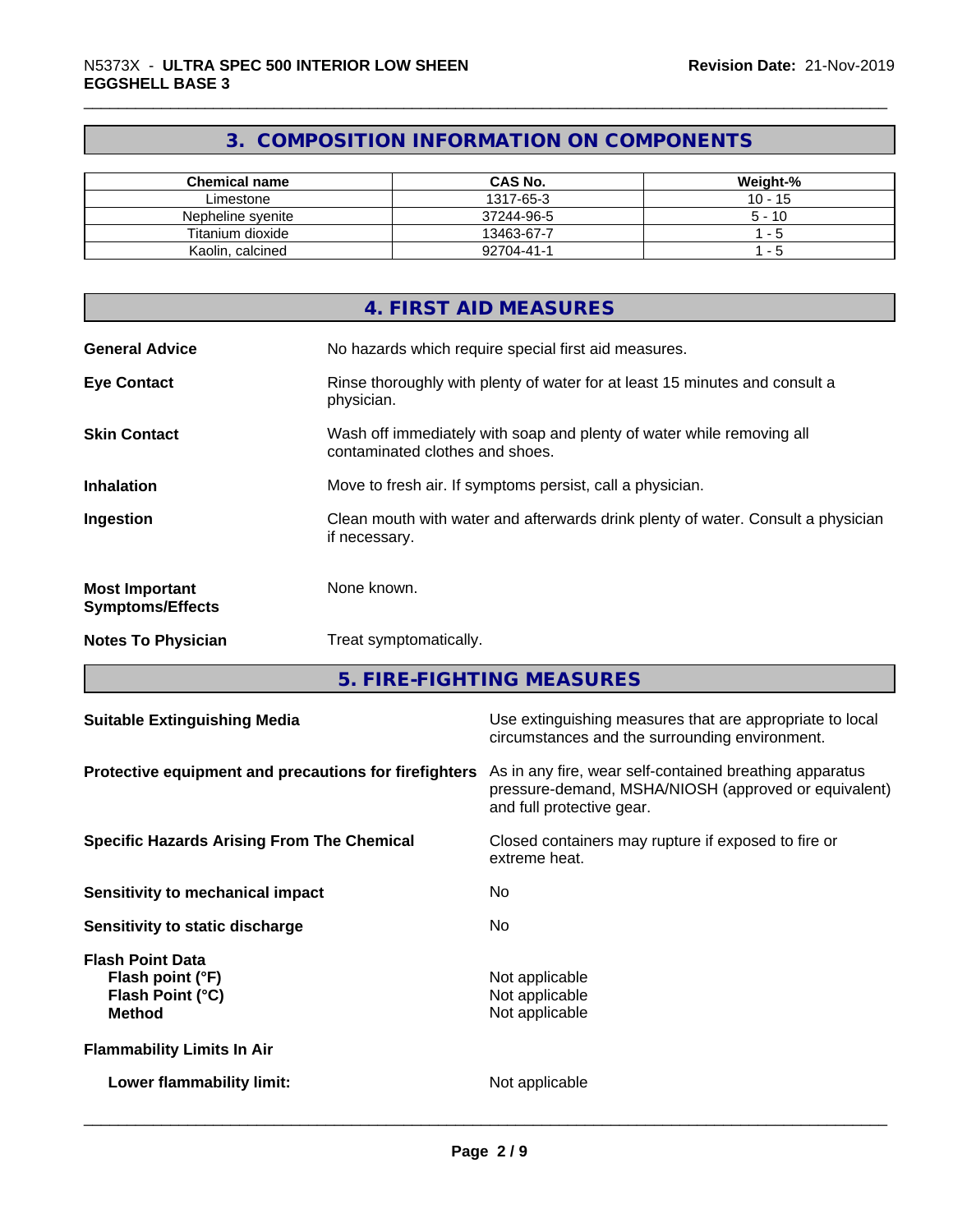# **Upper flammability limit:** Not applicable **NFPA Health:** 1 **Flammability:** 0 **Instability:** 0 **Special:** Not Applicable

#### **NFPA Legend**

- 0 Not Hazardous
- 1 Slightly
- 2 Moderate
- 3 High
- 4 Severe

*The ratings assigned are only suggested ratings, the contractor/employer has ultimate responsibilities for NFPA ratings where this system is used.*

*Additional information regarding the NFPA rating system is available from the National Fire Protection Agency (NFPA) at www.nfpa.org.*

### **6. ACCIDENTAL RELEASE MEASURES**

| <b>Personal Precautions</b>                                                       | Avoid contact with skin, eyes and clothing. Ensure adequate ventilation.                                                                                                         |  |
|-----------------------------------------------------------------------------------|----------------------------------------------------------------------------------------------------------------------------------------------------------------------------------|--|
| Prevent further leakage or spillage if safe to do so.<br><b>Other Information</b> |                                                                                                                                                                                  |  |
| <b>Environmental precautions</b>                                                  | See Section 12 for additional Ecological Information.                                                                                                                            |  |
| <b>Methods for Cleaning Up</b>                                                    | Soak up with inert absorbent material. Sweep up and shovel into suitable<br>containers for disposal.                                                                             |  |
|                                                                                   | 7. HANDLING AND STORAGE                                                                                                                                                          |  |
| <b>Handling</b>                                                                   | Avoid contact with skin, eyes and clothing. Avoid breathing vapors, spray mists or<br>sanding dust. In case of insufficient ventilation, wear suitable respiratory<br>equipment. |  |
| <b>Storage</b>                                                                    | Keep container tightly closed. Keep out of the reach of children.                                                                                                                |  |

**Incompatible Materials** No information available

### **8. EXPOSURE CONTROLS/PERSONAL PROTECTION**

### **Exposure Limits**

| <b>Chemical name</b> | <b>ACGIH TLV</b>           | <b>OSHA PEL</b>          |
|----------------------|----------------------------|--------------------------|
| Limestone            | N/E                        | 15 mg/m $3$ - TWA        |
|                      |                            | $5 \text{ mg/m}^3$ - TWA |
| Titanium dioxide     | 10 mg/m <sup>3</sup> - TWA | 15 mg/m $3$ - TWA        |

### **Legend**

ACGIH - American Conference of Governmental Industrial Hygienists Exposure Limits OSHA - Occupational Safety & Health Administration Exposure Limits N/E - Not Established

**Engineering Measures** Ensure adequate ventilation, especially in confined areas.

 $\overline{\phantom{a}}$  ,  $\overline{\phantom{a}}$  ,  $\overline{\phantom{a}}$  ,  $\overline{\phantom{a}}$  ,  $\overline{\phantom{a}}$  ,  $\overline{\phantom{a}}$  ,  $\overline{\phantom{a}}$  ,  $\overline{\phantom{a}}$  ,  $\overline{\phantom{a}}$  ,  $\overline{\phantom{a}}$  ,  $\overline{\phantom{a}}$  ,  $\overline{\phantom{a}}$  ,  $\overline{\phantom{a}}$  ,  $\overline{\phantom{a}}$  ,  $\overline{\phantom{a}}$  ,  $\overline{\phantom{a}}$ 

### **Personal Protective Equipment**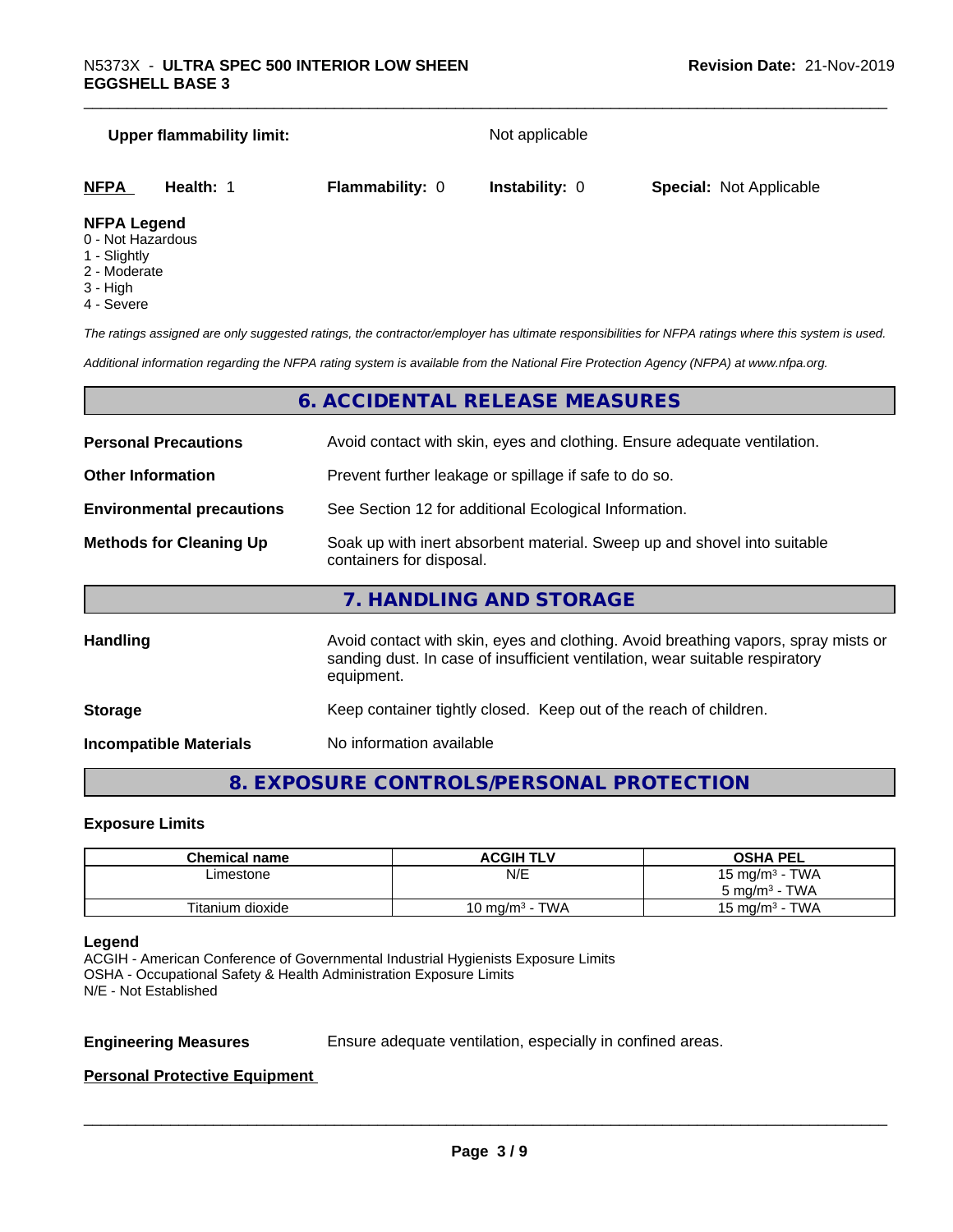| <b>Eye/Face Protection</b>    | Safety glasses with side-shields.                                        |
|-------------------------------|--------------------------------------------------------------------------|
| <b>Skin Protection</b>        | Protective gloves and impervious clothing.                               |
| <b>Respiratory Protection</b> | In case of insufficient ventilation wear suitable respiratory equipment. |
| <b>Hygiene Measures</b>       | Avoid contact with skin, eyes and clothing. Remove and wash contaminated |

### **9. PHYSICAL AND CHEMICAL PROPERTIES**

clothing before re-use. Wash thoroughly after handling.

**Appearance** liquid **Odor Odor Odor Odor Odor** *CODOR CODOR CODOR CODOR CODOR CODOR CODOR CODOR CODOR CODOR CODOR CODOR CODOR CODOR CODOR CODOR CODOR CODOR CODOR* **Odor Threshold No information available No information available Density (Ibs/gal)** 10.1 - 10.5 **Specific Gravity** 1.21 - 1.26 **pH** No information available **Viscosity (cps)** No information available **Solubility(ies)** No information available **Water solubility Water solubility Water solubility Water solubility Water solubility Water solution Evaporation Rate No information available No information available Vapor pressure** No information available **No information** available **Vapor density Vapor density No information available Wt. % Solids** 45 - 55 **Vol. % Solids** 35 - 45 **Wt. % Volatiles** 45 - 55 **Vol. % Volatiles** 55 - 65 **VOC Regulatory Limit (g/L)** 0 **Boiling Point (°F)** 212 **Boiling Point (°C)** 100 **Freezing point (°F)** 32 **Freezing Point (°C)** 0 **Flash point (°F)** Not applicable **Flash Point (°C) Method** Not applicable **Flammability (solid, gas)** Not applicable **Upper flammability limit:** Not applicable **Lower flammability limit:** Not applicable **Autoignition Temperature (°F)** No information available **Autoignition Temperature (°C)** No information available **Decomposition Temperature (°F)** No information available **Decomposition Temperature (°C)**<br> **Partition coefficient Partition coefficient 1 Partition available No information available** 

**No information available** 

### **10. STABILITY AND REACTIVITY**

| <b>Reactivity</b>             | Not Applicable                           |
|-------------------------------|------------------------------------------|
| <b>Chemical Stability</b>     | Stable under normal conditions.          |
| <b>Conditions to avoid</b>    | Prevent from freezing.                   |
| <b>Incompatible Materials</b> | No materials to be especially mentioned. |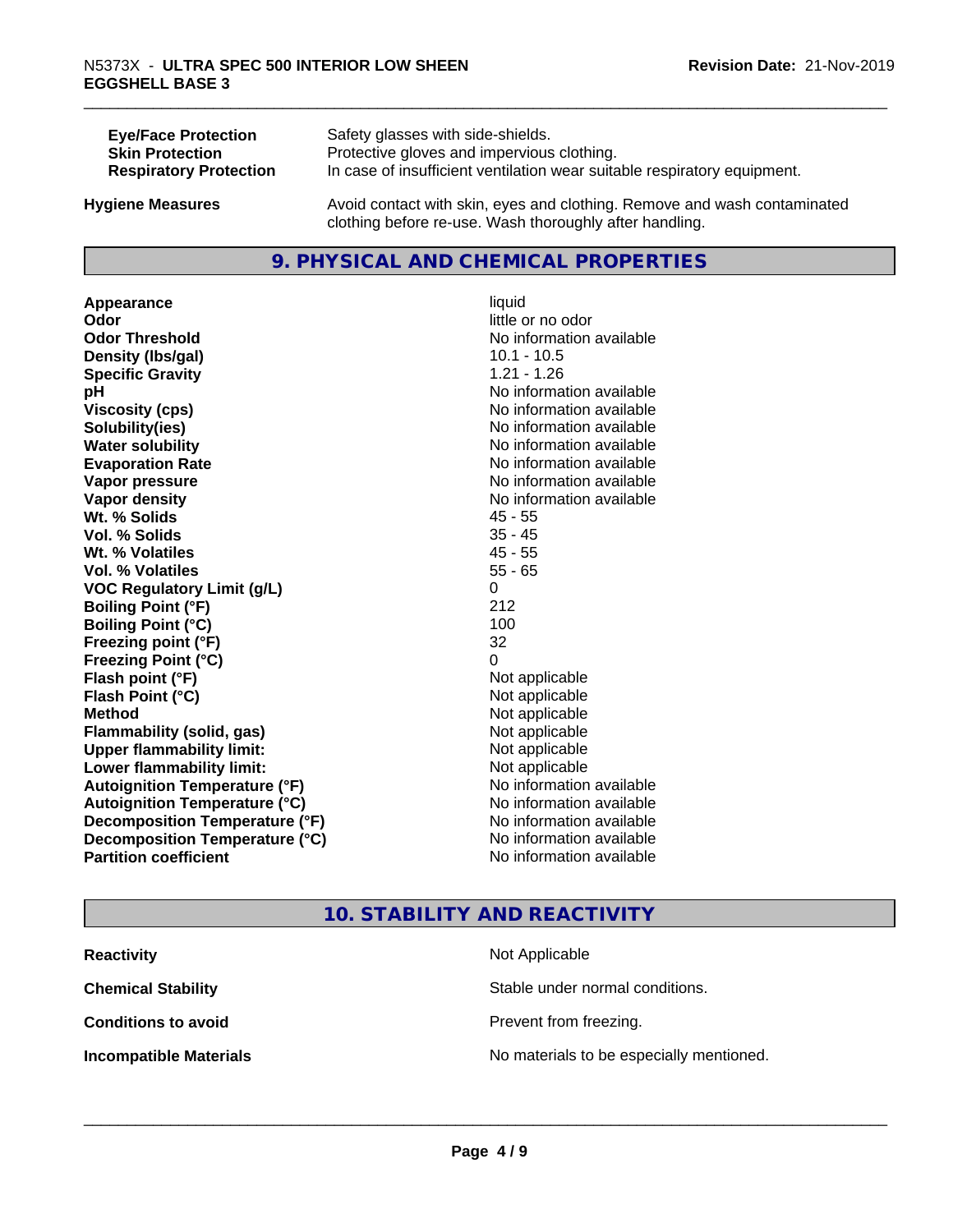## **Hazardous Decomposition Products** None under normal use. **Possibility of hazardous reactions** None under normal conditions of use. **11. TOXICOLOGICAL INFORMATION Product Information Information on likely routes of exposure Principal Routes of Exposure** Eye contact, skin contact and inhalation. **Acute Toxicity Product Information** No information available **Symptoms related to the physical,chemical and toxicological characteristics Symptoms** No information available **Delayed and immediate effects as well as chronic effects from short and long-term exposure Eye contact Execution Contact May cause slight irritation.**<br> **Substance may cause slight in the Substance may cause slight** Substance may cause slight skin irritation. Prolonged or repeated contact may dry skin and cause irritation. **Inhalation** May cause irritation of respiratory tract. **Ingestion Ingestion may cause gastrointestinal irritation**, nausea, vomiting and diarrhea. **Sensitization** No information available **Neurological Effects** No information available. **Mutagenic Effects** No information available. **Reproductive Effects** No information available. **Developmental Effects** No information available. **Target organ effects** No information available. **STOT - single exposure** No information available.<br>**STOT - repeated exposure** No information available.

### **Other adverse effects Aspiration Hazard** No information available

**STOT - repeated exposure** No information available.<br> **Other adverse effects** No information available.

### **Numerical measures of toxicity**

### **The following values are calculated based on chapter 3.1 of the GHS document**

**ATEmix (oral)** 87520 mg/kg

### **Component Information**

| Chemical name    | Oral LD50             | Dermal LD50 | Inhalation LC50 |
|------------------|-----------------------|-------------|-----------------|
| Titanium dioxide | $> 10000$ mg/kg (Rat) |             |                 |
| 13463-67-7       |                       |             |                 |
| Kaolin, calcined | > 2000 mg/kg (Rat)    |             |                 |
| 92704-41-1       |                       |             |                 |

### **Carcinogenicity**

*The information below indicateswhether each agency has listed any ingredient as a carcinogen:.*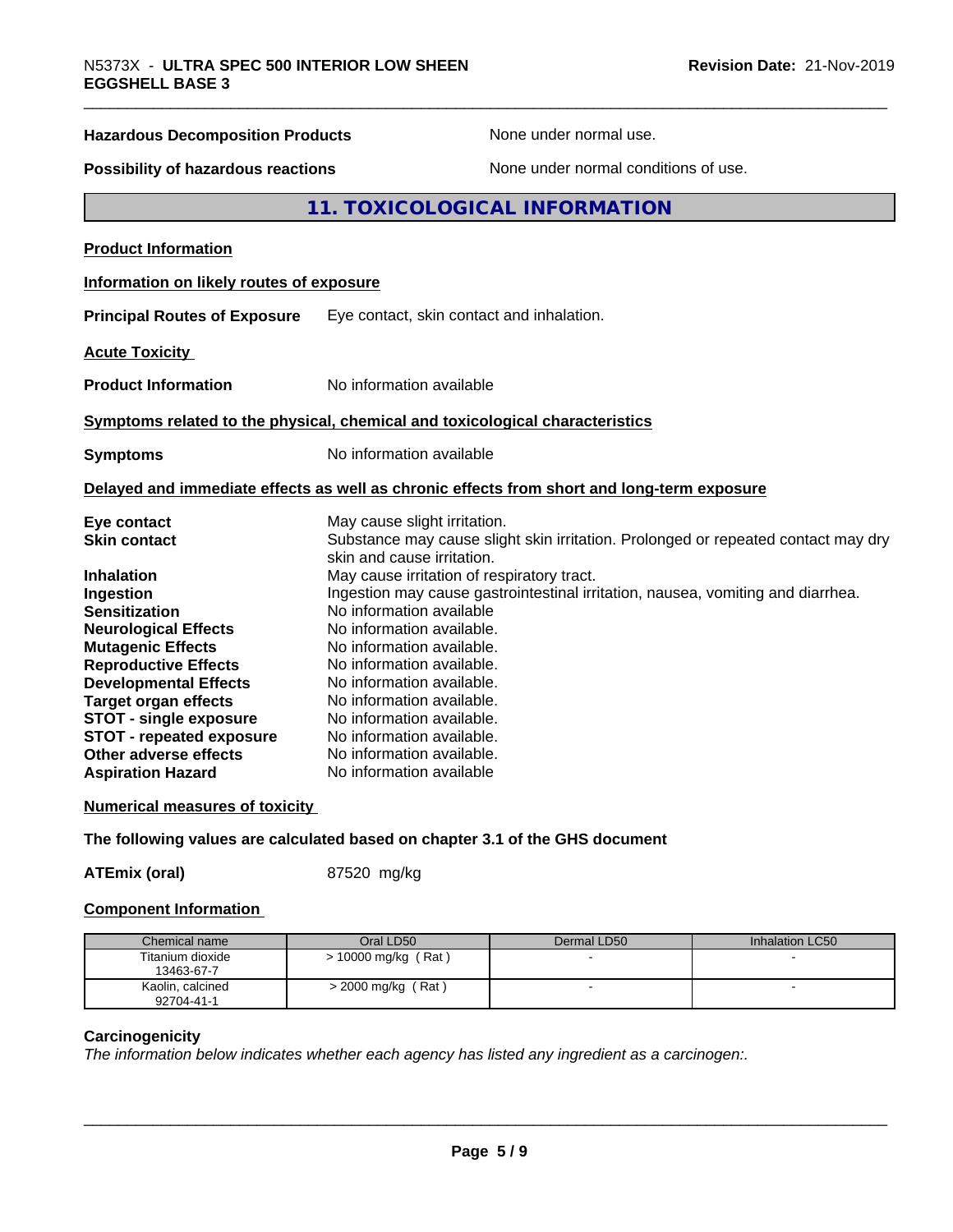### \_\_\_\_\_\_\_\_\_\_\_\_\_\_\_\_\_\_\_\_\_\_\_\_\_\_\_\_\_\_\_\_\_\_\_\_\_\_\_\_\_\_\_\_\_\_\_\_\_\_\_\_\_\_\_\_\_\_\_\_\_\_\_\_\_\_\_\_\_\_\_\_\_\_\_\_\_\_\_\_\_\_\_\_\_\_\_\_\_\_\_\_\_ N5373X - **ULTRA SPEC <sup>500</sup> INTERIOR LOW SHEEN EGGSHELL BASE 3**

| <b>Chemical name</b>                | <b>IARC</b>          | <b>NTP</b> | ៱ເມ∧<br>שרט |
|-------------------------------------|----------------------|------------|-------------|
|                                     | Possible Human<br>2B |            | Listed      |
| <b>TILL</b><br>dioxide<br>l itanıum | Carcinogen           |            |             |

• Although IARC has classified titanium dioxide as possibly carcinogenic to humans (2B), their summary concludes: "No significant exposure to titanium dioxide is thought to occur during the use of products in which titanium dioxide is bound to other materials, such as paint."

### **Legend**

IARC - International Agency for Research on Cancer NTP - National Toxicity Program OSHA - Occupational Safety & Health Administration

**12. ECOLOGICAL INFORMATION**

### **Ecotoxicity Effects**

The environmental impact of this product has not been fully investigated.

### **Product Information**

### **Acute Toxicity to Fish**

No information available

### **Acute Toxicity to Aquatic Invertebrates**

No information available

### **Acute Toxicity to Aquatic Plants**

No information available

### **Persistence / Degradability**

No information available.

### **Bioaccumulation**

There is no data for this product.

### **Mobility in Environmental Media**

No information available.

### **Ozone**

No information available

### **Component Information**

### **Acute Toxicity to Fish**

Titanium dioxide  $LC50:$  > 1000 mg/L (Fathead Minnow - 96 hr.)

### **Acute Toxicity to Aquatic Invertebrates**

No information available

### **Acute Toxicity to Aquatic Plants**

No information available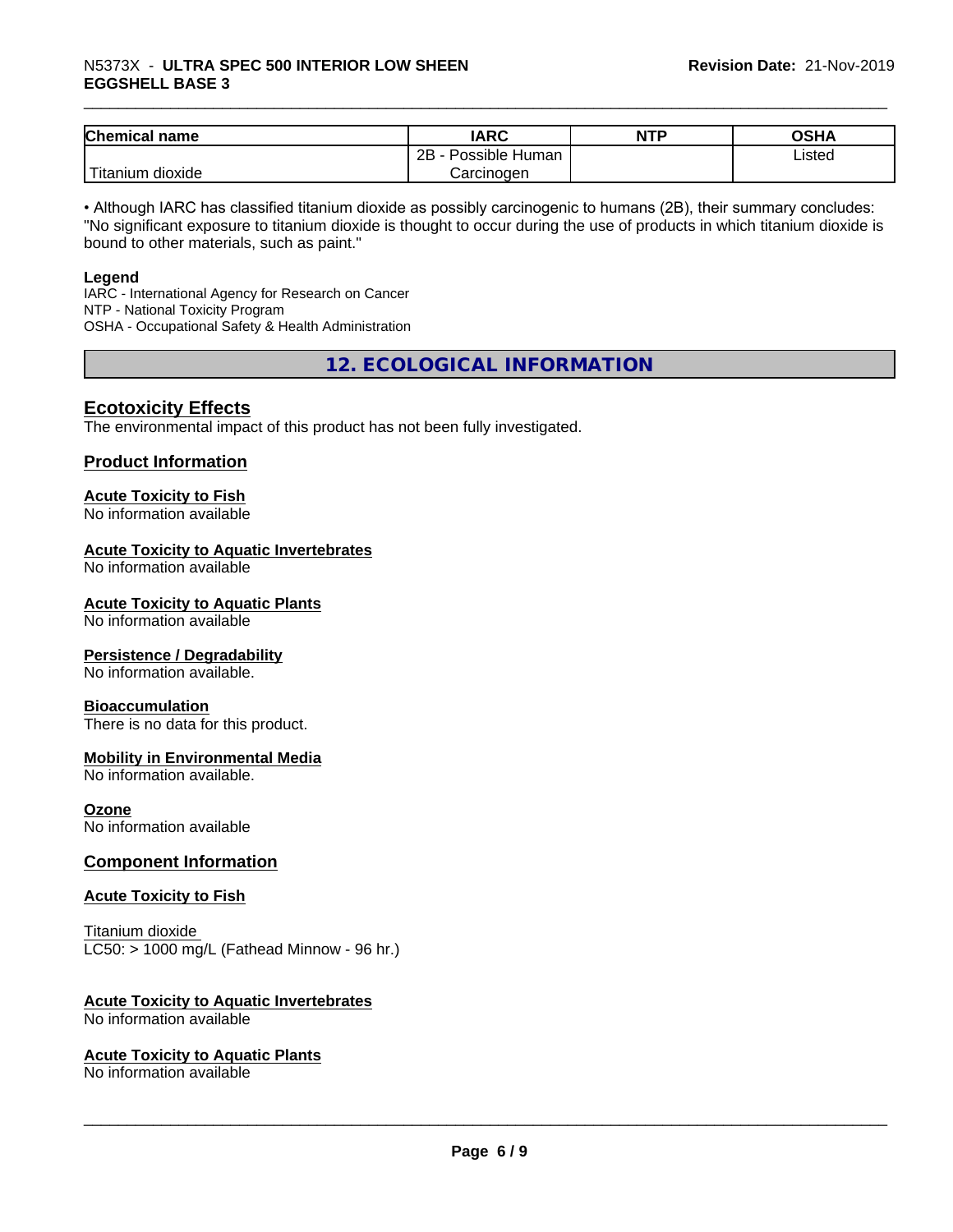|                              | 13. DISPOSAL CONSIDERATIONS                                                                                                                                                                                               |
|------------------------------|---------------------------------------------------------------------------------------------------------------------------------------------------------------------------------------------------------------------------|
| <b>Waste Disposal Method</b> | Dispose of in accordance with federal, state, and local regulations. Local<br>requirements may vary, consult your sanitation department or state-designated<br>environmental protection agency for more disposal options. |
|                              | 14. TRANSPORT INFORMATION                                                                                                                                                                                                 |
| <b>DOT</b>                   | Not regulated                                                                                                                                                                                                             |
| <b>ICAO / IATA</b>           | Not regulated                                                                                                                                                                                                             |
| <b>IMDG/IMO</b>              | Not regulated                                                                                                                                                                                                             |
|                              | <b>15. REGULATORY INFORMATION</b>                                                                                                                                                                                         |
|                              |                                                                                                                                                                                                                           |

### **International Inventories**

| <b>TSCA: United States</b> | Yes - All components are listed or exempt. |
|----------------------------|--------------------------------------------|
| <b>DSL: Canada</b>         | Yes - All components are listed or exempt. |

### **Federal Regulations**

| SARA 311/312 hazardous categorization |    |  |
|---------------------------------------|----|--|
| Acute health hazard                   | Nο |  |
| Chronic Health Hazard                 | No |  |
| Fire hazard                           | Nο |  |
| Sudden release of pressure hazard     | Nο |  |
| Reactive Hazard                       | No |  |

### **SARA 313**

Section 313 of Title III of the Superfund Amendments and Reauthorization Act of 1986 (SARA). This product contains a chemical or chemicals which are subject to the reporting requirements of the Act and Title 40 of the Code of Federal Regulations, Part 372:

*None*

### **Clean Air Act,Section 112 Hazardous Air Pollutants (HAPs) (see 40 CFR 61)**

This product contains the following HAPs:

*None*

### **US State Regulations**

### **California Proposition 65**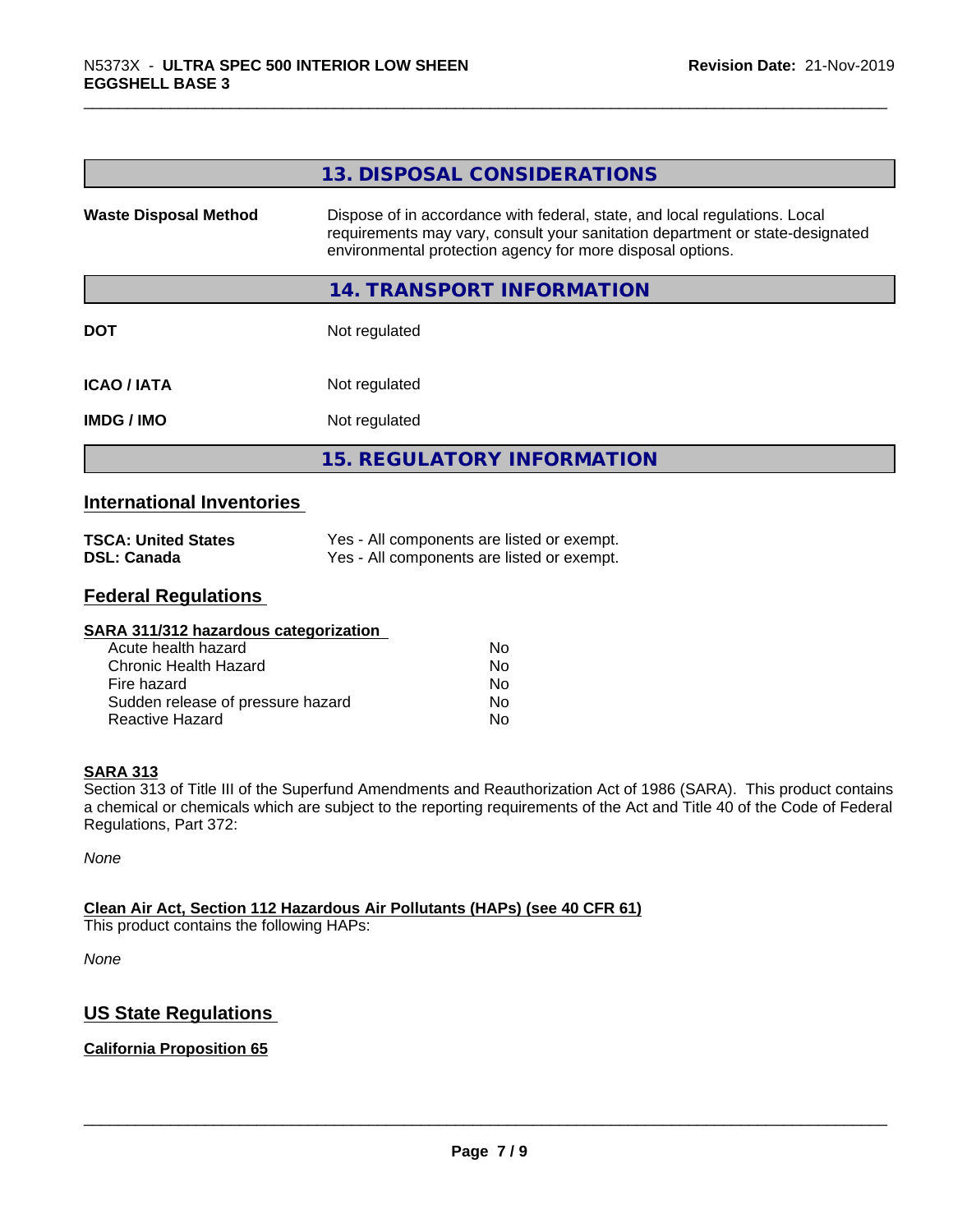## **A** WARNING: Cancer and Reproductive Harm– www.P65warnings.ca.gov

### **State Right-to-Know**

| Chemica<br>name<br>. ال <i>ان</i>       | IVIC<br>пиэспэ | <b>Jerse</b> v<br><b>Nev</b> | svivania |
|-----------------------------------------|----------------|------------------------------|----------|
| .<br>ım∆c<br>estone                     |                |                              |          |
| $- \cdot$<br><br>dioxide<br>itani<br>um |                |                              |          |

#### **Legend**

X - Listed

### **16. OTHER INFORMATION**

| HMIS               | Health: | <b>Flammability: 0</b> | <b>Reactivity: 0</b> | $PPE: -$ |  |
|--------------------|---------|------------------------|----------------------|----------|--|
| <b>HMIS Legend</b> |         |                        |                      |          |  |

#### 0 - Minimal Hazard

- 1 Slight Hazard
- 2 Moderate Hazard
- 3 Serious Hazard
- 4 Severe Hazard
- \* Chronic Hazard
- X Consult your supervisor or S.O.P. for "Special" handling instructions.

*Note: The PPE rating has intentionally been left blank. Choose appropriate PPE that will protect employees from the hazards the material will present under the actual normal conditions of use.*

*Caution: HMISÒ ratings are based on a 0-4 rating scale, with 0 representing minimal hazards or risks, and 4 representing significant hazards or risks. Although HMISÒ ratings are not required on MSDSs under 29 CFR 1910.1200, the preparer, has chosen to provide them. HMISÒ ratings are to be used only in conjunction with a fully implemented HMISÒ program by workers who have received appropriate HMISÒ training. HMISÒ is a registered trade and service mark of the NPCA. HMISÒ materials may be purchased exclusively from J. J. Keller (800) 327-6868.*

 **WARNING!** If you scrape, sand, or remove old paint, you may release lead dust. LEAD IS TOXIC. EXPOSURE TO LEAD DUST CAN CAUSE SERIOUS ILLNESS, SUCH AS BRAIN DAMAGE, ESPECIALLY IN CHILDREN. PREGNANT WOMEN SHOULD ALSO AVOID EXPOSURE.Wear a NIOSH approved respirator to control lead exposure. Clean up carefully with a HEPA vacuum and a wet mop. Before you start, find out how to protect yourself and your family by contacting the National Lead Information Hotline at 1-800-424-LEAD or log on to www.epa.gov/lead.

| <b>Prepared By</b>                               | <b>Product Stewardship Department</b><br>Benjamin Moore & Co.<br>101 Paragon Drive<br>Montvale, NJ 07645<br>800-225-5554 |  |
|--------------------------------------------------|--------------------------------------------------------------------------------------------------------------------------|--|
| <b>Revision Date:</b><br><b>Revision Summary</b> | 21-Nov-2019<br>Not available                                                                                             |  |

#### Disclaimer

The information contained herein is presented in good faith and believed to be accurate as of the effective date shown above. This information is furnished without warranty of any kind. Employers should use this information only as a